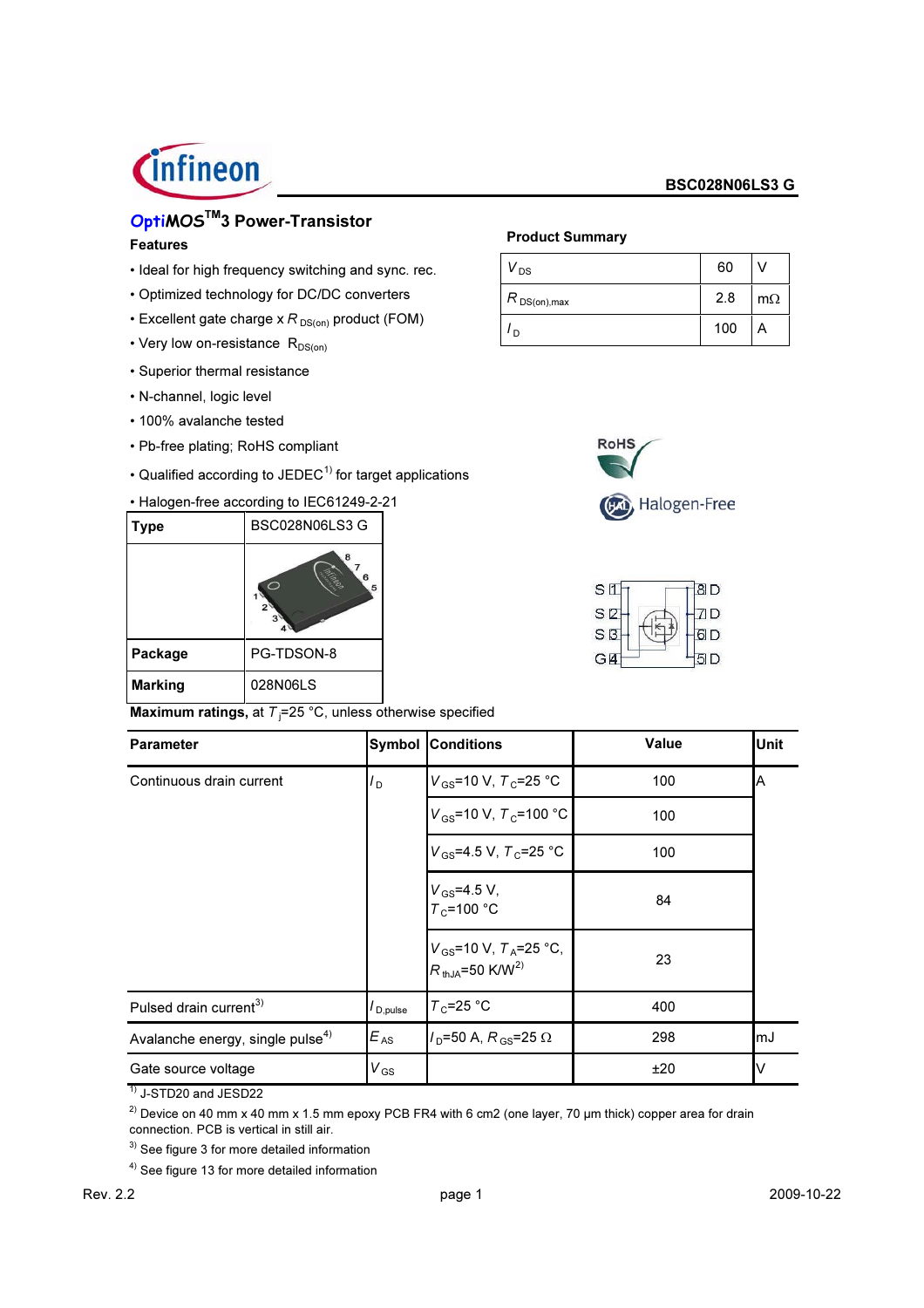

## **Maximum ratings, at**  $T_j = 25 \degree C$ , unless otherwise specified

| <b>Parameter</b>                    |                                     | <b>Symbol Conditions</b>                | <b>Value</b> | <b>IUnit</b> |
|-------------------------------------|-------------------------------------|-----------------------------------------|--------------|--------------|
| Power dissipation                   | $P_{\text{tot}}$                    | $T_c = 25 °C$                           | 139          | Iw           |
|                                     |                                     | $T_A = 25 °C,$<br>$R_{thJA} = 50 K/W^2$ | 2.5          |              |
| Operating and storage temperature   | $T_{\text{stg}}$<br>L <sub>is</sub> |                                         | $-55150$     | l°С          |
| IEC climatic category; DIN IEC 68-1 |                                     |                                         | 55/150/56    |              |

| <b>Parameter</b> | <b>Symbol Conditions</b> |      | <b>Values</b> |      | lUnit |
|------------------|--------------------------|------|---------------|------|-------|
|                  |                          | min. | typ.          | max. |       |

#### **Thermal characteristics**

| Thermal resistance, junction - case | $R_{\,\rm thJC}$    |                                              |   | $\overline{\phantom{0}}$ | 0.9 | K/W |
|-------------------------------------|---------------------|----------------------------------------------|---|--------------------------|-----|-----|
| Device on PCB                       | $R_{\,\text{thJA}}$ | minimal footprint                            | - |                          | 62  |     |
|                                     |                     | 6 cm <sup>2</sup> cooling area <sup>2)</sup> |   |                          | 50  |     |

Electrical characteristics, at  $T_j$ =25 °C, unless otherwise specified

#### **Static characteristics**

| Drain-source breakdown voltage   | $V_{(BR)DSS}$           | $V_{\text{GS}} = 0 \text{ V}, I_{\text{D}} = 1 \text{ mA}$ | 60  |     |     | I٧                  |
|----------------------------------|-------------------------|------------------------------------------------------------|-----|-----|-----|---------------------|
| Gate threshold voltage           | $V_{\rm GS(th)}$        | $V_{DS} = V_{GS}$ , $I_{D} = 93 \mu A$                     | 1.2 | 1.7 | 2.2 |                     |
| Zero gate voltage drain current  | $\prime$ <sub>DSS</sub> | $V_{DS}$ =60 V, $V_{GS}$ =0 V,<br>$T_i = 25 °C$            |     | 0.1 | 1   | IμA                 |
|                                  |                         | $V_{DS}$ =60 V, $V_{GS}$ =0 V,<br>$T_i = 125$ °C           |     | 10  | 100 |                     |
| Gate-source leakage current      | / <sub>GSS</sub>        | $V_{GS}$ =20 V, $V_{DS}$ =0 V                              |     | 10  | 100 | InA                 |
| Drain-source on-state resistance | $R_{DS(on)}$            | $V_{GS}$ =4.5 V, $I_{D}$ =25 A                             |     | 3.2 | 4.8 | $\mathsf{Im}\Omega$ |
|                                  |                         | $V_{\text{GS}}$ =10 V, $I_{\text{D}}$ =50 A                |     | 2.3 | 2.8 |                     |
| Gate resistance                  | $R_{G}$                 |                                                            |     | 1.3 |     | IΩ                  |
| Transconductance                 | $g_{\,\rm fs}$          | $ V_{DS}  > 2 I_D R_{DS(on)max}$<br>/ <sub>n</sub> =50 A   | 60  | 120 |     | lS                  |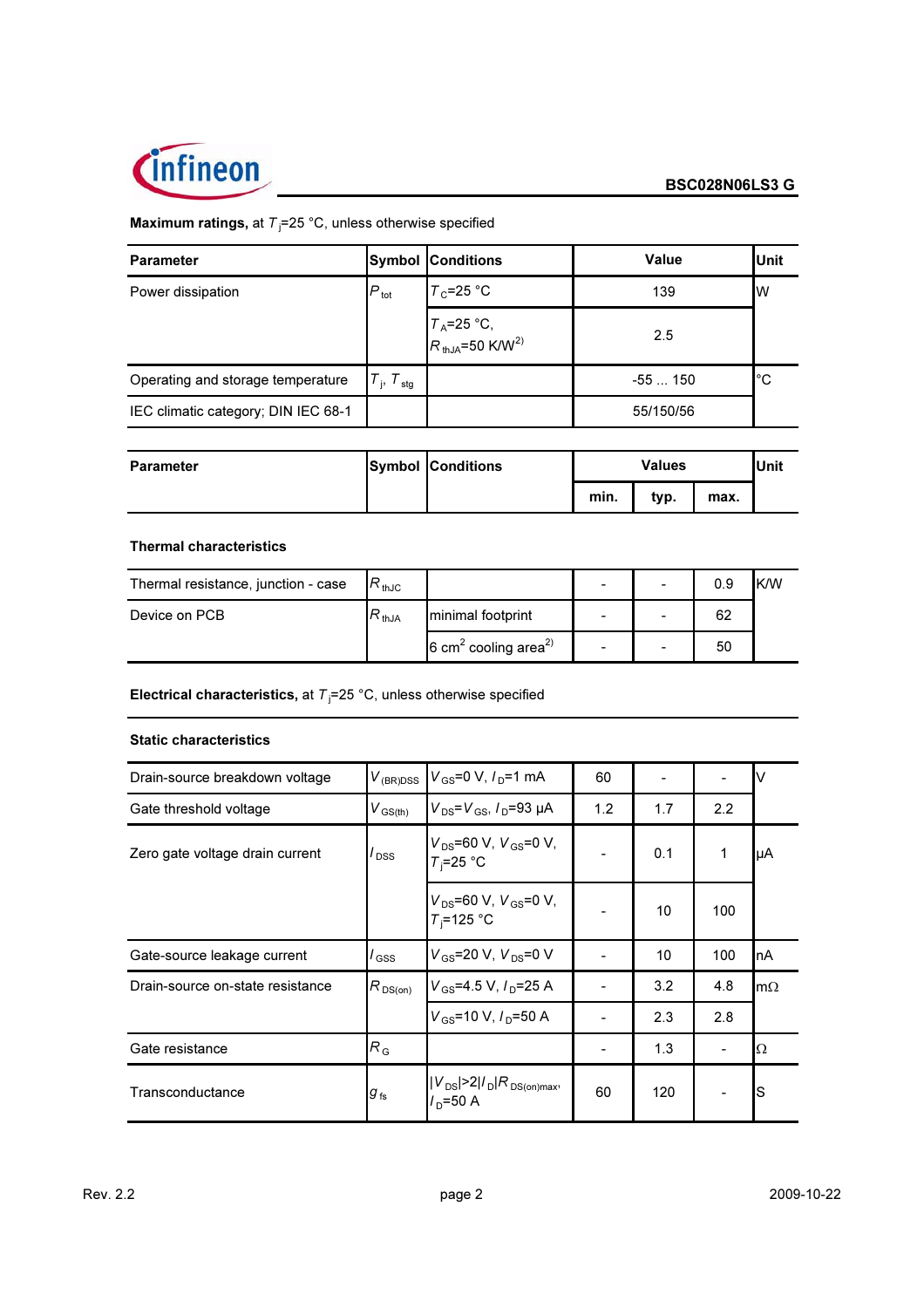

| <b>Parameter</b> | <b>Symbol Conditions</b> | <b>Values</b> |      |      | 'Unit |
|------------------|--------------------------|---------------|------|------|-------|
|                  |                          | min.          | typ. | max. |       |

#### **Dynamic characteristics**

| Input capacitance            | $C_{\text{iss}}$    |                                                           | 10000 | 13000 | IpF |
|------------------------------|---------------------|-----------------------------------------------------------|-------|-------|-----|
| Output capacitance           | $C_{\text{oss}}$    | $V_{\text{GS}}$ =0 V, $V_{\text{DS}}$ =30 V,<br>$f=1$ MHz | 1700  | 2300  |     |
| Reverse transfer capacitance | $\mathrm{C_{rss}}$  |                                                           | 70    |       |     |
| Turn-on delay time           | $I_{d(0n)}$         |                                                           | 19    |       | Ins |
| Rise time                    |                     | $V_{DD}$ =30 V, $V_{GS}$ =10 V,                           | 17    |       |     |
| Turn-off delay time          | $t_{\text{d(off)}}$ | $I_{\rm D}$ =30 A, R <sub>G</sub> =3.3 $\Omega$           | 77    |       |     |
| Fall time                    |                     |                                                           | 19    |       |     |

Gate Charge Characteristics<sup>5)</sup>

| Gate to source charge    | $Q_{gs}$               |                                                     | 31  |     | InC |
|--------------------------|------------------------|-----------------------------------------------------|-----|-----|-----|
| Gate charge at threshold | $Q_{g(th)}$            |                                                     | 17  |     |     |
| Gate to drain charge     | $Q_{gd}$               | $V_{DD}$ =30 V, $I_D$ =50 A,                        | 10  |     |     |
| Switching charge         | $Q_{sw}$               | $V_{GS}$ =0 to 4.5 V                                | 24  |     |     |
| Gate charge total        | Q <sub>g</sub>         |                                                     | 59  | 79  |     |
| Gate plateau voltage     | $V_{\mathsf{plateau}}$ |                                                     | 3.1 |     |     |
| Gate charge total        | Q <sub>g</sub>         | $V_{DD}$ =30 V, $I_D$ =50 A,<br>$V_{GS}$ =0 to 10 V | 132 | 175 | nC. |
| Output charge            | $Q_{\text{oss}}$       | $V_{DD} = 30 \text{ V}$ , $V_{GS} = 0 \text{ V}$    | 83  | 110 |     |

#### **Reverse Diode**

| Diode continuous forward current | I s                          | $T_c = 25 °C$                                                               |     | 100                      | IΑ  |
|----------------------------------|------------------------------|-----------------------------------------------------------------------------|-----|--------------------------|-----|
| Diode pulse current              | / S.pulse                    |                                                                             |     | 400                      |     |
| Diode forward voltage            | $V_{SD}$                     | $V_{\text{GS}} = 0 \text{ V}, I_F = 50 \text{ A},$<br>$T_i = 25 \text{ °C}$ | 0.8 | 1.2                      |     |
| Reverse recovery time            | $\mathfrak{c}_{\,\text{rr}}$ | $V_R$ =30 V, $I_F$ =30A,                                                    | 47  |                          | Ins |
| Reverse recovery charge          | $Q_{rr}$                     | $di$ <sub>F</sub> /dt=100 A/µs                                              | 58  | $\overline{\phantom{a}}$ | InC |

 $5)$  See figure 16 for gate charge parameter definition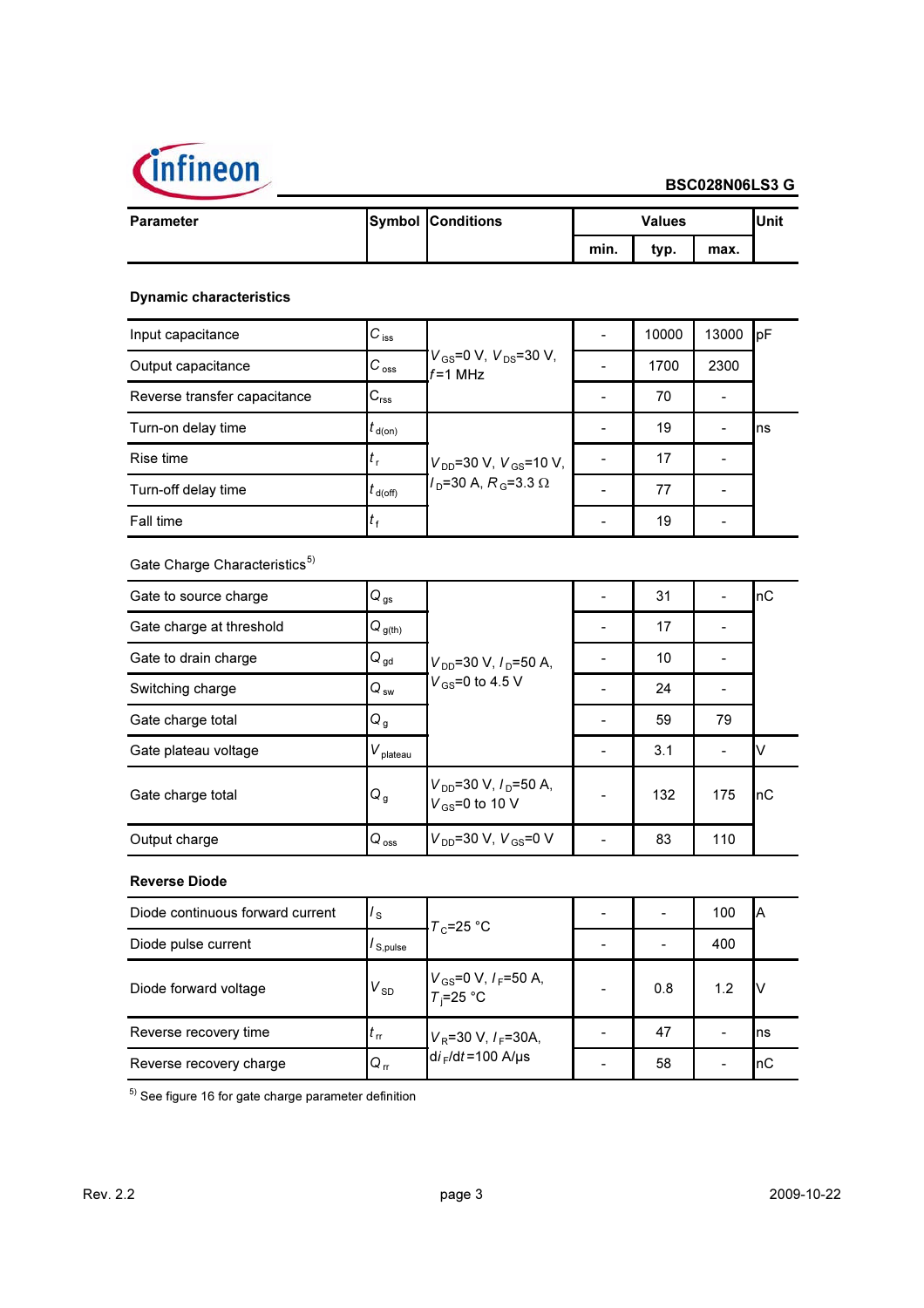

1 Power dissipation

### **BSC028N06LS3 G**



2 Drain current

 $I_D$ =f( $T_C$ );  $V_{GS}$ ≥10 V



## 3 Safe operating area

 $I_D = f(V_{DS})$ ;  $T_C = 25 °C$ ;  $D = 0$ 

parameter:  $t_{\rm p}$ 



#### 4 Max. transient thermal impedance

 $Z_{thJC} = f(t_p)$ 

parameter:  $D = t_p/T$ 

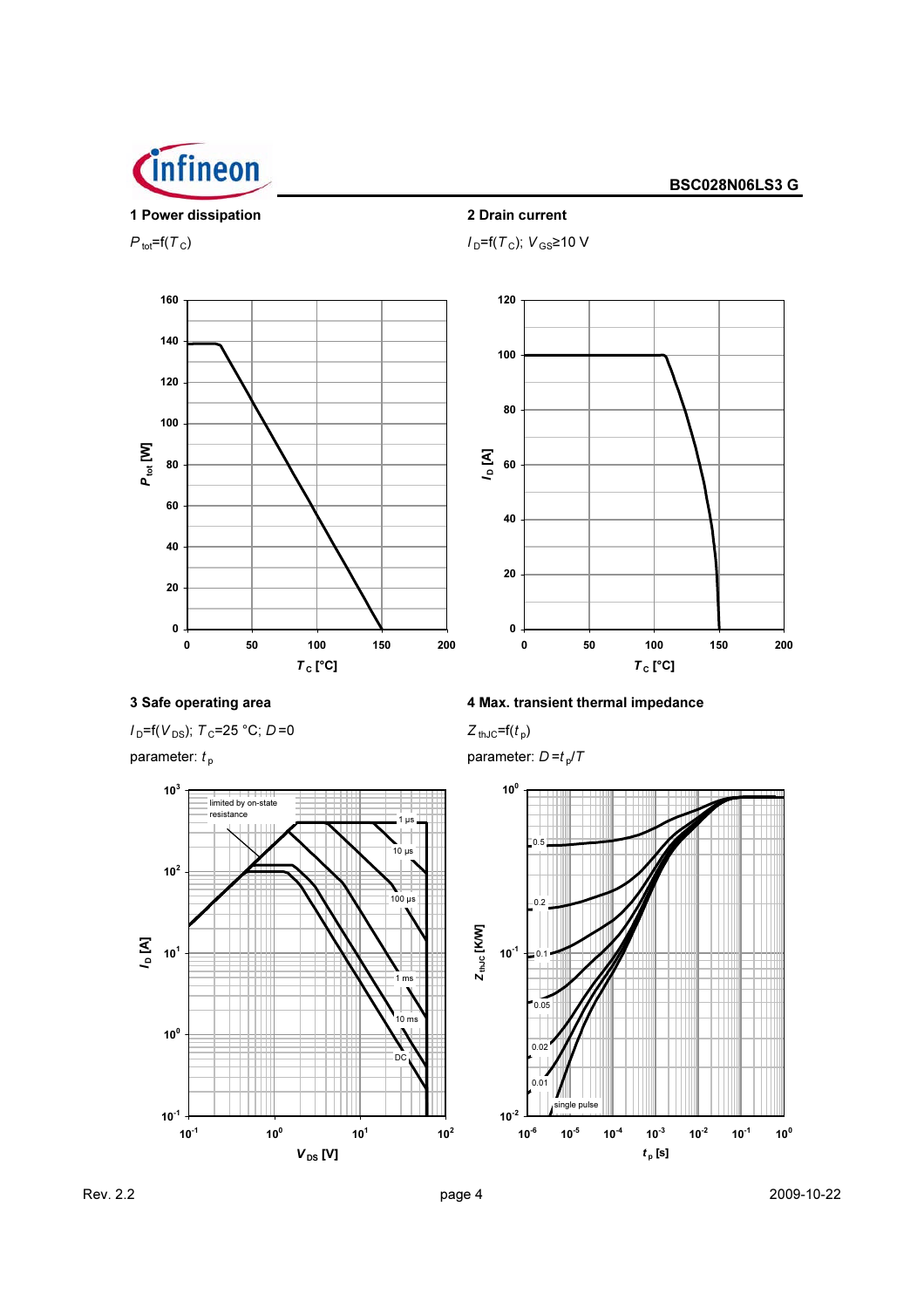

#### 5 Typ. output characteristics

 $I_D = f(V_{DS})$ ; T<sub>j</sub>=25 °C parameter:  $V_{GS}$ 



6 Typ. drain-source on resistance

 $R_{DS(on)} = f(I_D); T_j = 25 °C$ 

parameter:  $V_{GS}$ 



7 Typ. transfer characteristics  $I_D = f(V_{GS})$ ;  $|V_{DS}| > 2|I_D|R_{DS(on)max}$ 

parameter:  $T_i$ 



8 Typ. forward transconductance

 $g_{fs}$ =f( $l_{D}$ ); T<sub>j</sub>=25 °C

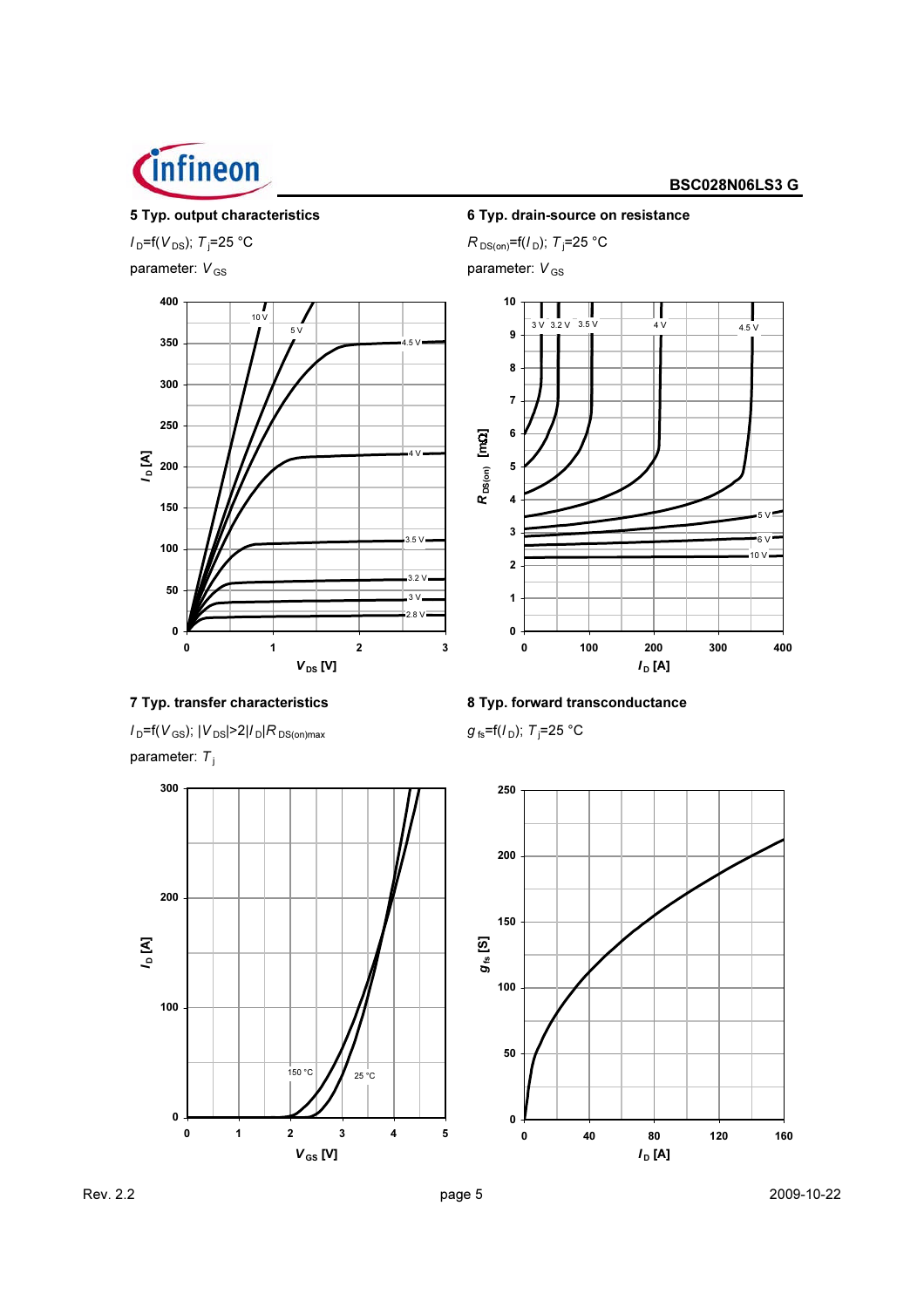

#### 9 Drain-source on-state resistance

 $R_{DS(on)}$ =f(T<sub>j</sub>);  $I_D$ =50 A;  $V_{GS}$ =10 V



10 Typ. gate threshold voltage

 $V_{\text{GS(th)}} = f(T_j); V_{\text{GS}} = V_{\text{DS}}$ 



11 Typ. capacitances

 $C = f(V_{DS})$ ;  $V_{GS} = 0$  V;  $f = 1$  MHz



 $I_F = f(V_{SD})$ 

parameter:  $T_i$ 



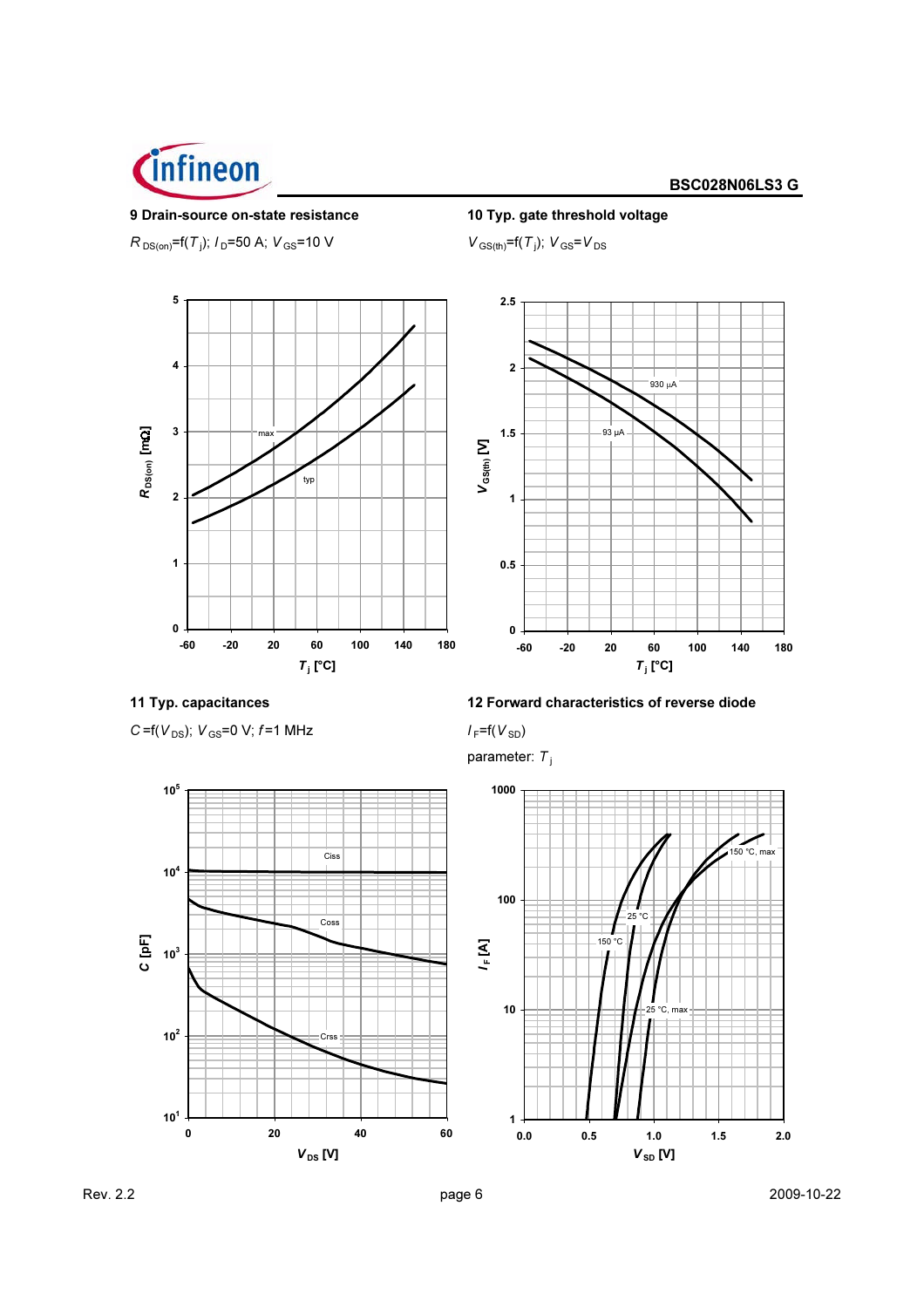

#### 13 Avalanche characteristics

 $I_{\rm AS}$ =f( $t_{\rm AV}$ ); R<sub>GS</sub>=25  $\Omega$ parameter:  $T_{j(\text{start})}$ 





 $V_{BR(DSS)} = f(T_j); I_D = 1 \text{ mA}$ 



14 Typ. gate charge  $V_{\text{GS}}$ =f(Q<sub>gate</sub>); /<sub>D</sub>=50 A pulsed parameter:  $V_{DD}$ 



<sup>16</sup> Gate charge waveforms

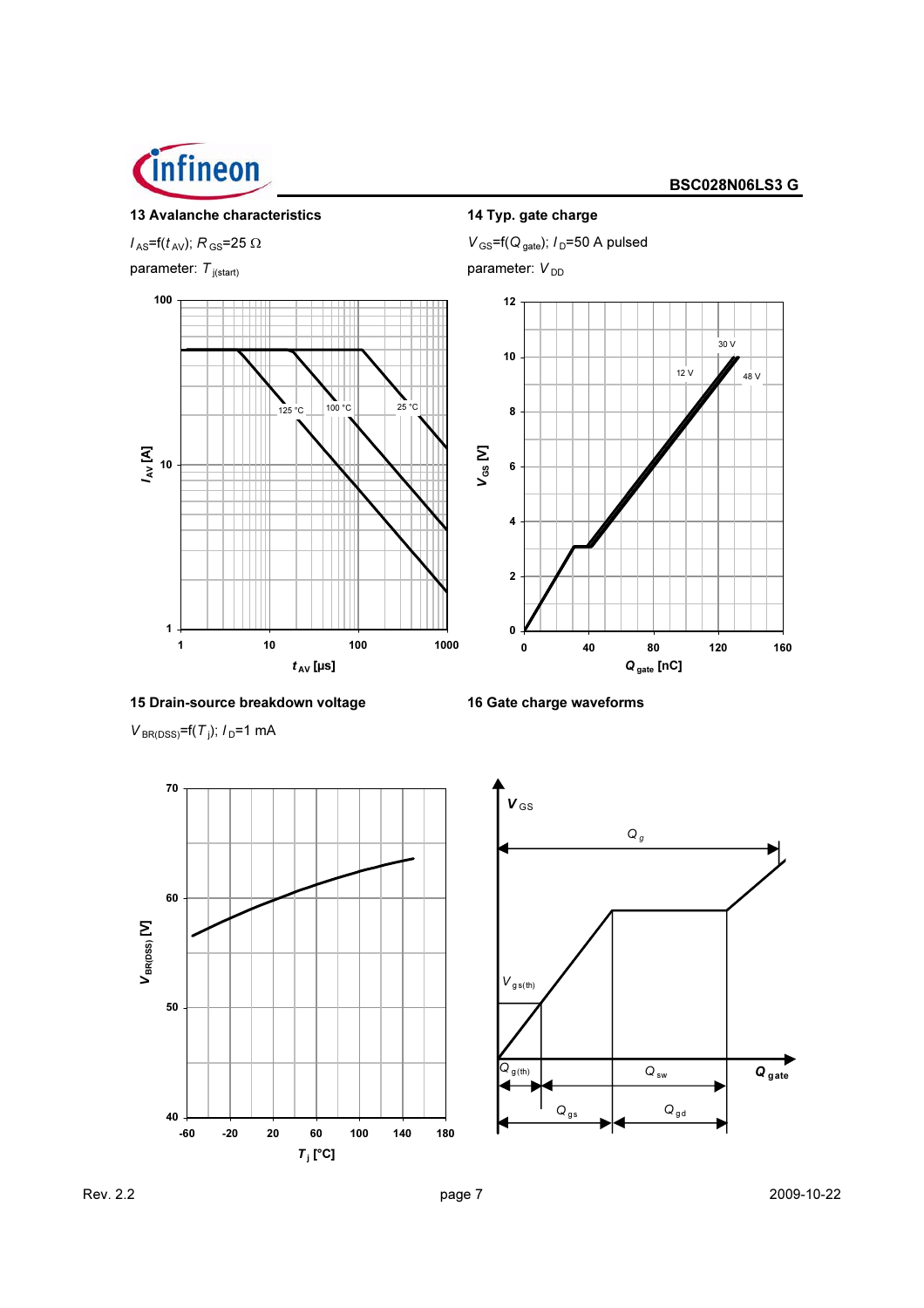

**Package Outline** 

PG-TDSON-8









| <b>DIM</b>     | <b>MILLIMETERS</b> |              | <b>INCHES</b> |              |
|----------------|--------------------|--------------|---------------|--------------|
|                | <b>MIN</b>         | <b>MAX</b>   | <b>MIN</b>    | <b>MAX</b>   |
| А              | 0.90               | 1.10         | 0.035         | 0.043        |
| b              | 0.34               | 0.54         | 0.013         | 0.021        |
| b <sub>1</sub> | 0.02               | 0.22         | 0.001         | 0.008        |
| c              | 0.15               | 0.35         | 0.006         | 0.014        |
| $D = D1$       | 4.95               | 5.35         | 0.195         | 0.211        |
| D <sub>2</sub> | 4.20               | 4.40         | 0.165         | 0.173        |
| E              | 5.95               | 6.35         | 0.234         | 0.250        |
| E1             | 5.70               | 6.10         | 0.224         | 0.240        |
| E <sub>2</sub> | 3.40               | 3.80         | 0.134         | 0.150        |
| e              | 1.27               |              | 0.050         |              |
| И              | 8                  |              | 8             |              |
| L              | 0.45               | 0.65         | 0.018         | 0.026        |
| $\Box$         | $8.5^\circ$        | $11.5^\circ$ | $8.5^\circ$   | $11.5^\circ$ |
| aaa            | 0.25               |              | 0.010         |              |
| eee            | 0.05               |              | 0.002         |              |
| F <sub>1</sub> | 6.75               | 6.95         | 0.266         | 0.274        |
| F <sub>2</sub> | 4.60               | 4.80         | 0.181         | 0.189        |
| F <sub>3</sub> | 4.36               | 4.56         | 0.172         | 0.180        |
| F4             | 0.55               | 0.75         | 0.022         | 0.030        |
| F <sub>5</sub> | 0.52               | 0.72         | 0.020         | 0.028        |
| F <sub>6</sub> | 1.10               | 1.30         | 0.043         | 0.051        |
| F7             | 0.40               | 0.60         | 0.016         | 0.024        |
| F8             | 0.60               | 0.80         | 0.024         | 0.031        |
| F9             | 0.53               | 0.73         | 0.021         | 0.029        |
| F10            | 4.90               | 5.10         | 0.193         | 0.201        |
| F11            | 0.53               | 0.73         | 0.021         | 0.029        |